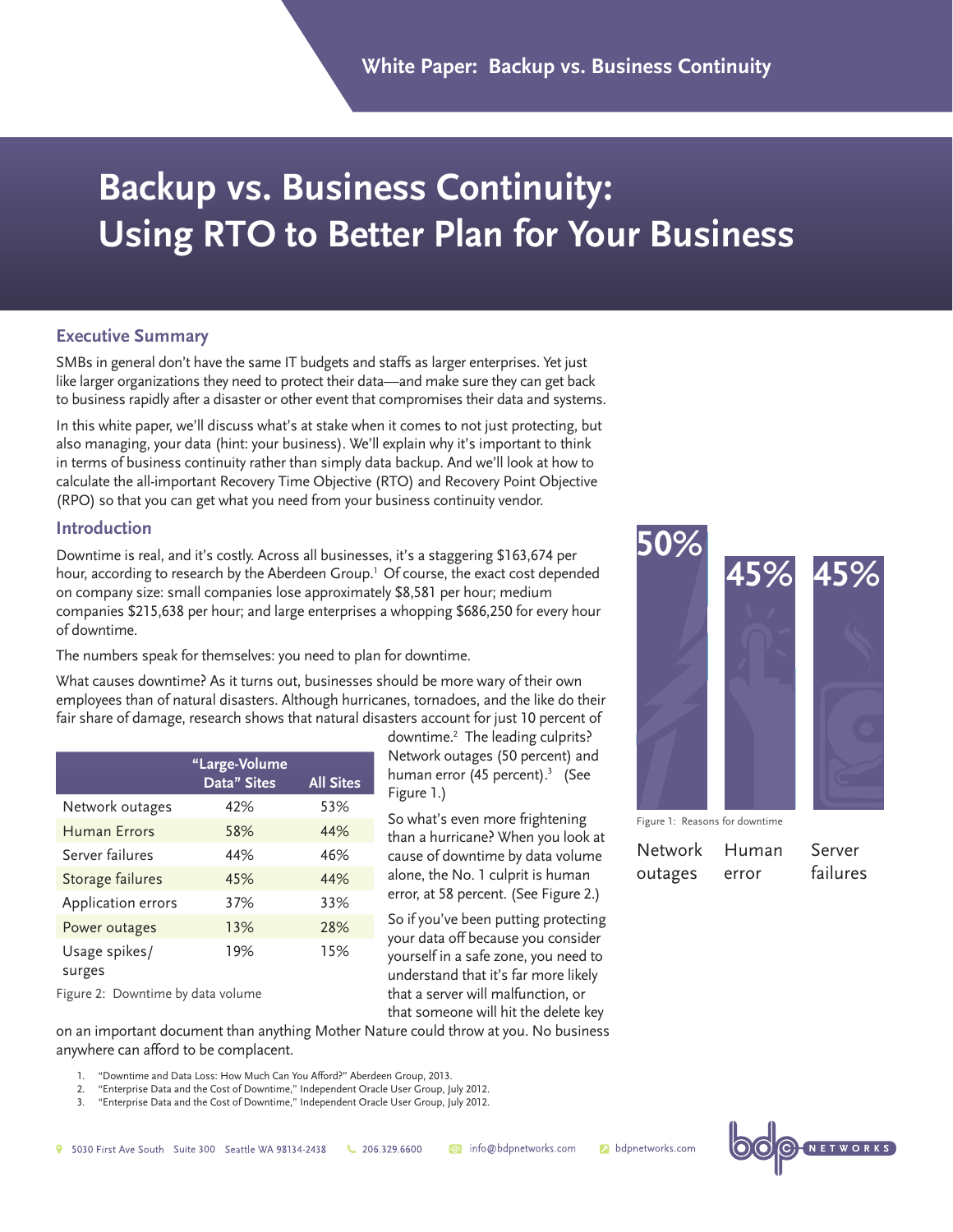## **What's at Stake?**

Two-and-a-half quintillion bytes of data are generated daily. And 90 percent of the total data in existence was created within the last two years.4 A not-insignificant portion of this has been generated—and is stored—by small businesses. Consider all the servers, desktops, and laptops that the typical small business must manage. It all adds up to a lot of data to protect.

Yet nearly 75 percent of SMBs possess no disaster recovery plan, and only 25 percent are "extremely confident" that they can restore data in the case of an event that destroys their data.5 And 50 percent of SMBs back up less than 60 percent of their data. The remaining 40 percent? No protection for it whatsoever.6

How much does this cost? Plenty. Thirty-five percent of SMBs lost as much as \$500,000 over the past three years due to downtime. Five percent lost up to \$1 million. And 3 percent lost more than \$1 million.7 (See Figure 3.)

|                                   | $<$ 1,000 | 1,000 to 10,000 | >10,000 |
|-----------------------------------|-----------|-----------------|---------|
| No costs incurred                 | 17%       | 20%             | 8%      |
| $<$ \$500,000                     | 35%       | 39%             | 29%     |
| Between \$500,000 and \$1 million | 5%        | 9%              | 8%      |
| $> $1$ million                    | 3%        | 3%              | 10%     |
| Don't know/unsure                 | 24%       | 29%             | 46%     |
| Usage spikes/surges               | 19%       | 15%             |         |

Figure 3: Total cost of downtime Source: IOUG, July 2012

So what happens when disaster strikes? Businesses must scramble. And the clock is ticking while they attempt to retrieve important data. According to IDC, it takes, on average, seven hours to resume normal operations after a data loss incident, with 18 percent of IT managers saying that it takes 11 to 24 hours, or even longer.<sup>8</sup>

The Aberdeen Group came up with comparable numbers when it compared bestinclass companies with average and "laggards" in the matter of data backups.

Multiply even the average amount of time it takes to recover from a downtime event (5.18 hours) times the average cost of downtime, and you've got a whopping bill to pay by any standard. (See Figure 4.)

|                                                           | <b>Best in Class</b> | Average   | Laggard    |
|-----------------------------------------------------------|----------------------|-----------|------------|
| Number of downtime incidents<br>in past 12 months         | 0.56                 | 2.26      | 3.92       |
| Average amount of downtime<br>per event in last 12 months | $0.16$ hrs.          | 1.49 hrs. | 17.82 hrs. |
| Longest downtime event                                    | $0.21$ hrs           | 4.78 hrs. | 43.71 hrs. |
| Critical application availability                         | 99.90%               | 99.62%    | 99.58%     |
| Length of time to recover from<br>last downtime event     | 1.13 hrs.            | 5.18 hrs. | 27.11 hrs. |

Figure 4: Downtime figures for SMBs in the case of data loss

Source: Aberdeen Group, May 2013

4. "Small Business? Look to Big Data," Curt Finch, The International Community for Project Managers, Jan. 2014.

- 5. Symantec 2012 SMB Disaster Preparedness Survey, 2012.
- 6. Symantec 2011 SMB Disaster Preparedness Survey, 2011.
- 7. "Enterprise Data and the Cost of Downtime," Independent Oracle User Group, July 2012.
- 8. "Wanted: Better Backup," IDG Research Services, May 2012

## **Local or cloud backup? The answer lies in between**

Using local backup for business continuity works well for quick restores. Because the data is right there, it's fast and easy to restore back to its original location and keep the business humming. But what happens if the power goes out? If the device fails? Or if it is stolen or destroyed in a natural or man-made disaster? You might think the cloud looks more attractive for all these reasons. But cloud-only backup is risky because you can't control the bandwidth. Restores tend to be difficult and timeconsuming. After all, the cloud can fail, too.

The answer? A hybrid-cloud solution. The way this works: your data is first copied and stored on a local device. That way, if something happens, you can do a fast and easy restore from that device. But then your data is also replicated in the cloud. So if anything happens to that device, you've got offsite cloud copies of your data without having to worry about moving copies of your data off-site physically.





**b**dpnetworks.com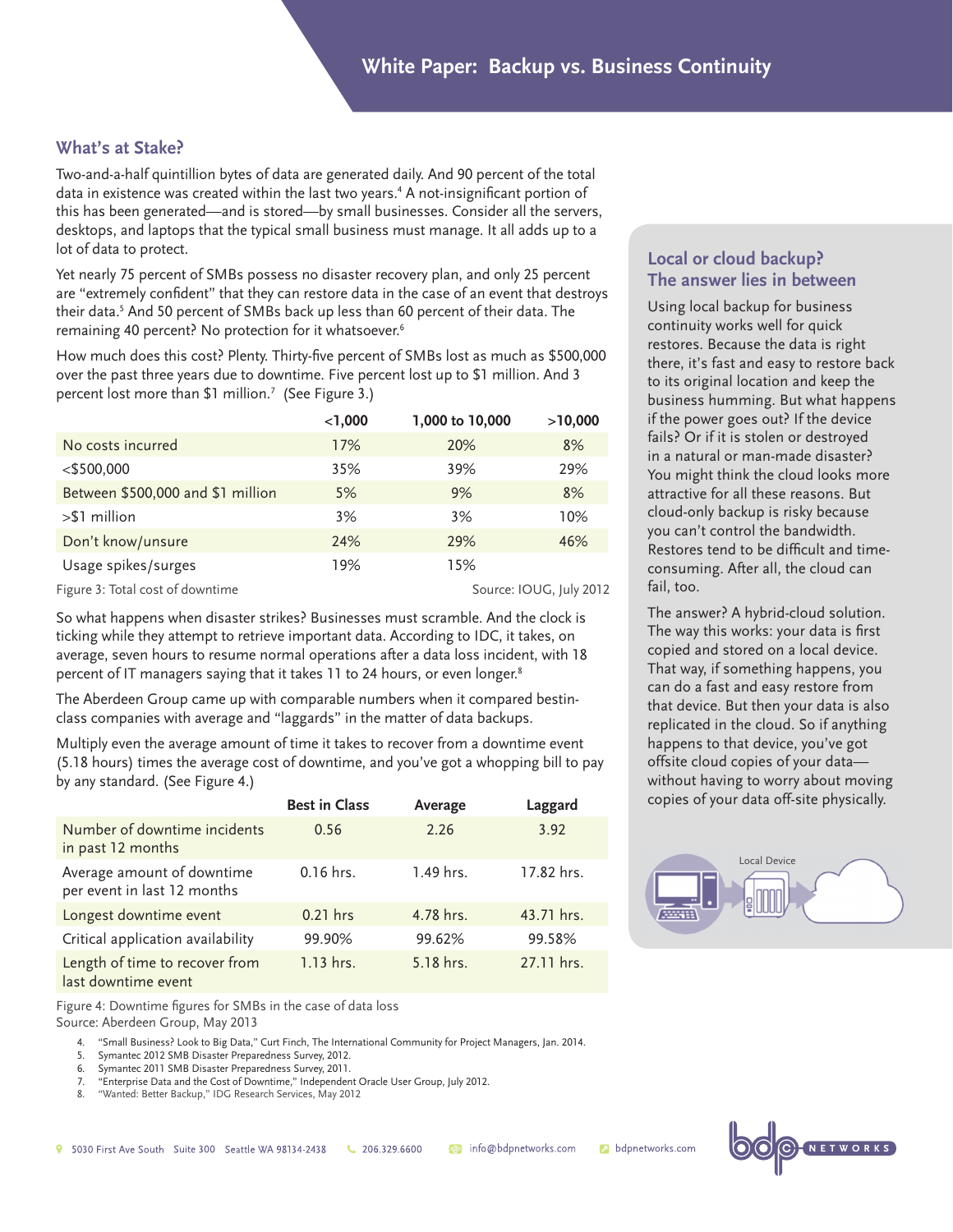## **White Paper: Backup vs. Business Continuity**

Small wonder that 40 percent of all businesses close their doors permanently after a disaster, according to the Federal Emergency Management Agency (FEMA).

Similar statistics from the U.S. Small Business Administration (SBA) indicate that more than 90 percent of businesses fail within two years after being struck by a disaster.

What are SMBs doing to protect themselves? Sixty-one percent still ship tapes off to a storage facility or another office—a surprising number, considering that this is a technology that is more than four decades old, and the processes for saving data to tape, removing it to a remote location, and retrieving it in case recovery is needed are extremely cumbersome. Thirteen percent don't do anything at all. But, interestingly enough, 19 percent are already using some sort of cloud-based data backup.<sup>9</sup> (See Figure 5.)

| Ship tapes to records storage facility  |     |     | 39% |
|-----------------------------------------|-----|-----|-----|
| Ship tapes to another office            |     | 22% |     |
| Cloud backup or storage service         |     | 19% |     |
| <b>Backup software replication</b>      | 16% |     |     |
| <b>Backup appliance replication</b> 15% |     |     |     |
| <b>Primary array replication</b>        | 14% |     |     |
| 13%<br>Other                            |     |     |     |
| Don't store backups offsite             | 8%  |     |     |

61% of SMBs still ship backup tapes to a storage facility or another office

Figure 5: Methods for sending backup data offsite (Multiple responses allowed) Source: InformationWeek

### **Data backup versus business continuity: what's the difference?**

Although overlapping, these terms represent uniquely different mindsets when it comes to data protection.

Data backup answers the questions: is my data safe? Can I get it back in case of a failure?

Business continuity, on the other hand, involves thinking about the business at a higher level, and asks: how quickly can I get my business operating again in case of system failure?

Thinking about data backup is a good first step. But in case of failure, you have to get that data back and restore it quickly enough so your business doesn't suffer. For example, if your server dies—and remember, hardware failure is the No. 1 cause of lost data—you wouldn't be able to quickly get back to work if you only had file-level backup. For you to start working again, your server would need to be replaced, all software reinstalled, data re-installed and then the whole system would need to be configured with your settings and preferences. This process could take hours or even days—and in the meantime, your users can't get their jobs done.

9. "IT Trends: Disaster Recovery," InformationWeek, July 2013.

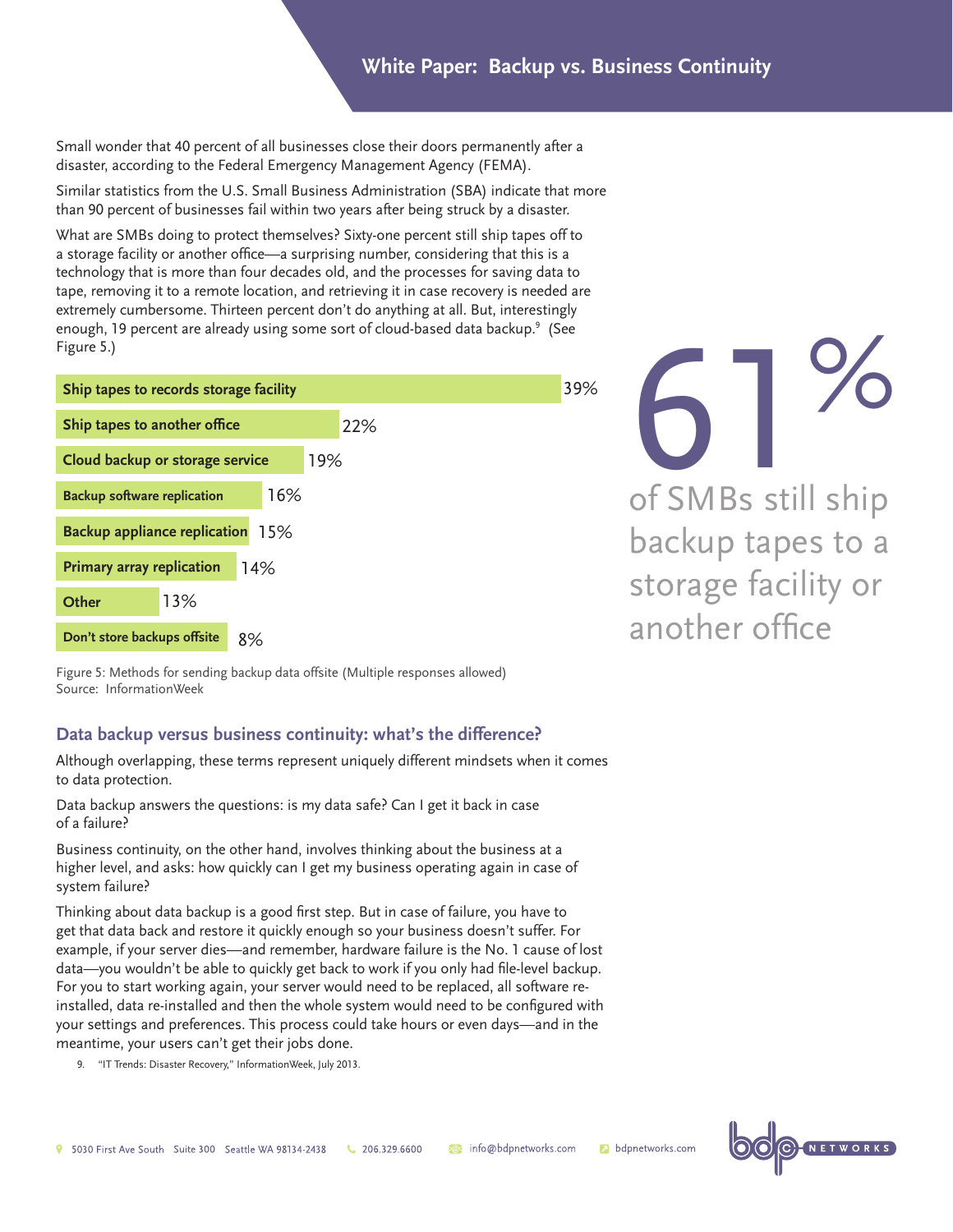If you've planned for business continuity, however, you've thought of all these things. You've thought in terms of Recovery Time Objective (RTO), and Recovery Point Objective (RPO).

RTO (Recovery Time Objective): The duration of time within which a business must be restored after a disaster or disruption to avoid unacceptable consequences associated with a break in business continuity.

RPO (Recovery Point Objective): The maximum tolerable period of time in which data might be lost due to a disaster.

By calculating your desired RTO, you have determined the maximum time that you can be without your data before your business gets into serious trouble. Alternatively, by specifying the RPO, you know how often you need to perform backups, because you know how much data you can afford to lose without damaging your business. You may have an RTO of a day, and an RPO of an hour. Or your RTO might be measured in hours and your RPO in minutes. It's all up to you and what your business requires. But calculating these numbers will help you understand what type of data backup solution you need (See Figure 6).



Figure 6: The difference between RPO and RTO

Once you determine your RPO and RTO, it's time to calculate how much downtime and lost data will actually cost you.

Answer the following questions:

- 1. How many employees would be affected if critical data were unavailable?
- 2. What is the average wage of the affected employee (per hour)?
- 3. What is the per-hour overhead cost of the affected employees?
- 4. How much revenue would be lost per hour as a result of the unavailability of data?

Simply add up the average per-hour wage, the per-hour overhead, and the per-hour revenue numbers and you have how much a data loss will cost you.

Given that funding and budget constraints can be the top challenge (43 percent) for a business to implement a business continuity solution, calculating your RTO will give you the financial validation needed to justify its purchase and maintenance.10

Calculating the real costs associated with data loss gives SMBs a better understanding of the risks relating to business failure. And thinking about your business in these terms puts your backup solution into perspective. The it-won't-happen-tome mindset simply doesn't fly.

10. "Enterprise Data and the Cost of Downtime," Independent Oracle User Group, July 2012.

## **Image Versus File-Only Backup for Business Continuity**

There are two well-known types of backup solutions: file and imagebased. A file-based backup does exactly what it sounds like: you choose which files you want to back up, and those files are saved, to an on-site device or to the cloud, whichever type of solution you have chosen. But only the files you choose are saved. What if you forget to save a key file?

Image-based backup, on the other hand, captures an image of your data in its environment. Thus you have exact replications of what is stored on a server—including the operating system, all configurations and settings, and your preferences. If a server goes down, you can restore it in seconds or minutes, rather than the hours or days it would take to requisition a new server, and install and configure the operating system.